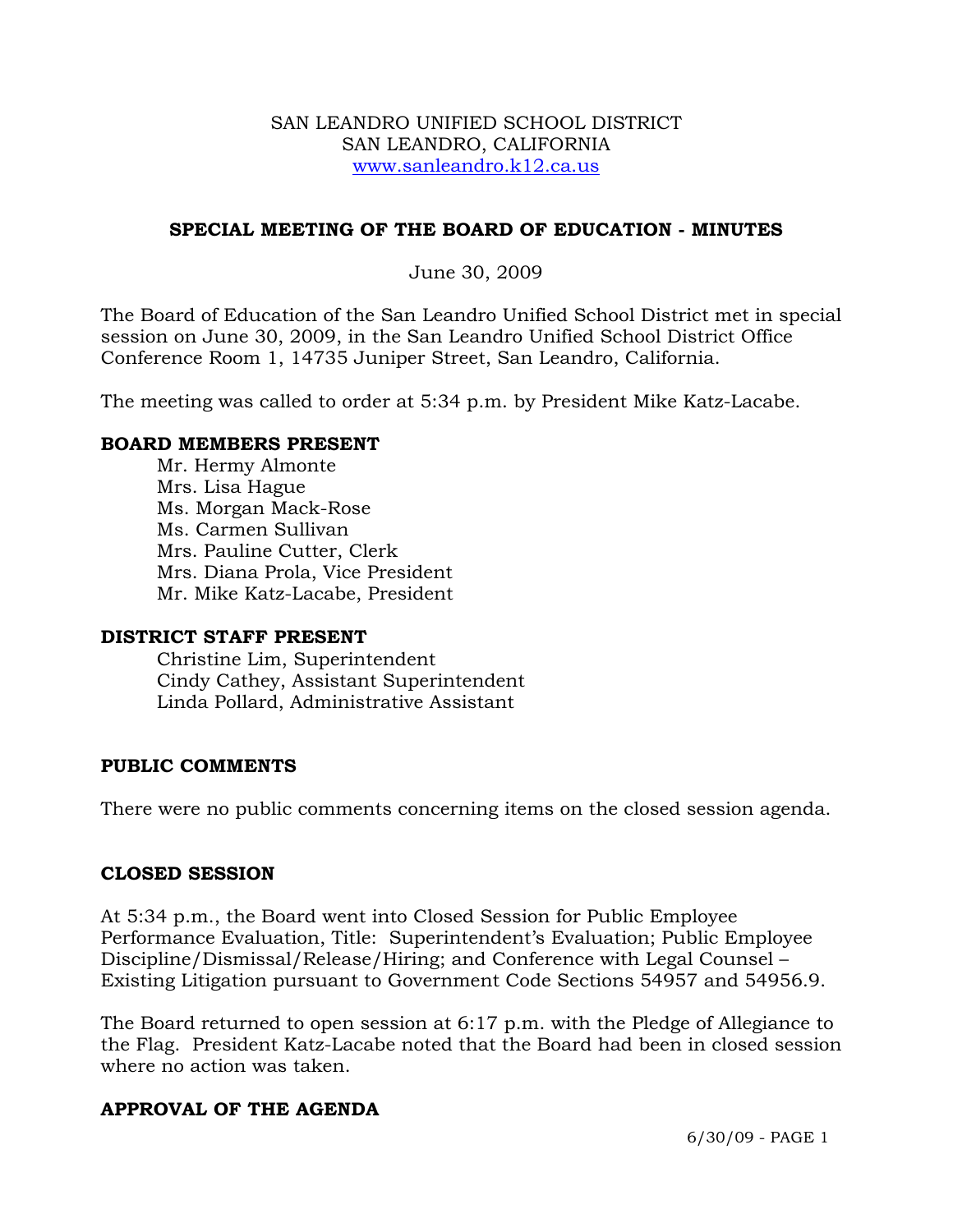On a motion made by Trustee Hague and seconded by Trustee Cutter, the Board approved the agenda of the June 30, 2009, special board meeting by a 7-0 vote.

## **CONSENT ITMES**

Trustee Mack-Rose asked that Consent Items 3.1-C, 2009-2010 Consolidated Application, Part I for Funding Categorical Aid Programs and 4.1-C, A Ten-Year Agreement beginning August 2009 with the City of San Leandro for Solid Waste, Recyclables and Green Waste Collection Services at School Facilities within the Alameda County Industries (ACI) Service Area, be removed from the Consent Calendar.

## Human Resources

# 2.1-C Acceptance of Personnel Report

## Educational Services

3.2-C Memorandum of Understanding between Alameda County Behavioral Health Care Services, La Familia Counseling Service, and San Leandro Unified School District

On a motion made by Trustee Cutter and seconded by Trustee Sullivan, the Board approved the remaining consent items by a 7-0 vote.

## Educational Services

## 3.1-C 2009-2010 Consolidated Application, Part I for Funding Categorical Aid Programs

Assistant Superintendent Cindy Cathey addressed questions that were emailed by Trustee Mack-Rose regarding claiming middle schools as Title I schools, options for school choice when both middle schools are identified as Title I schools, funding for 2010-2011, and the District's Program Improvement status.

Concerns were raised by the Board regarding the effectiveness and impact with regards to the District's decision to reduce funding from the elementary Title I schools, in order to expand Title I identification to the two middle schools, and class-size reduction.

On a motion made by Trustee Prola and seconded by Trustee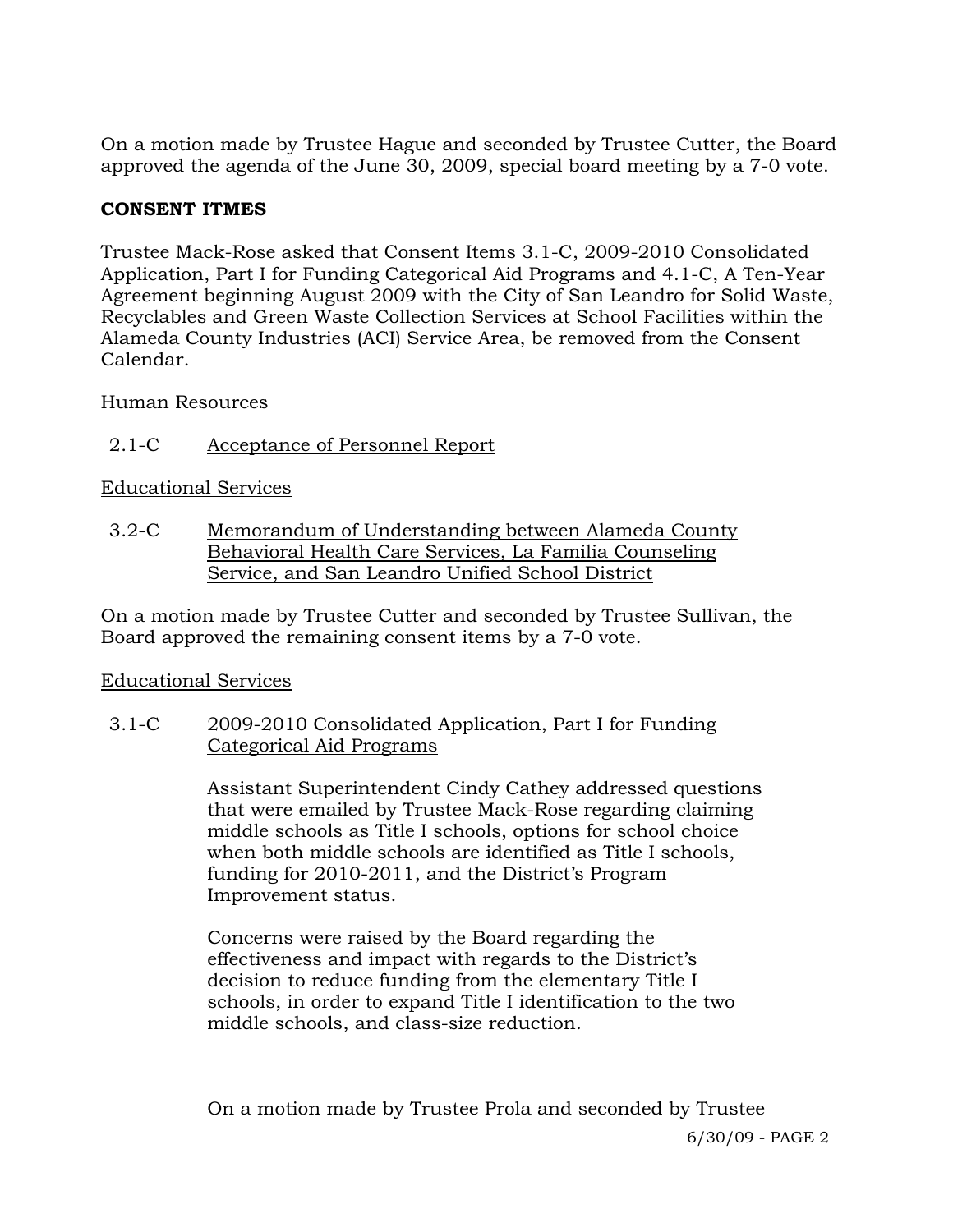Hague, the Board approved the 2009-2010 Consolidated Application, Part I for Funding Categorical Aid Programs by a 5-2 vote. Trustees Katz-Lacabe and Mack-Rose voting no.

### Business Operations

## 4.1-C Resolution #09-36 Apply for Qualified School Construction Bonds (QSCB)

Superintendent Lim provided further explanation noting at this time:

- The program is currently being administered by the Department of Education and the funds are available on a first-come, first-serve basis and are very competitive
- There is a \$25 million cap per District
- There are no restrictions on how the funding is spent
- Funds from the QSCB are to be repaid over 12-15 years as established by the US Department of Treasury
- Investors receive a federal tax credit rather than taxexempt interest payments
- The net interest cost to the District is zero

The Superintendent suggested using the funding on something that would provide the District with a revenue stream to offset the general fund such as solar, Burrell Field, and the high school pool.

Superintendent Lim will be meeting with the contact person on Thursday, July 2 to discuss various repayment options so that it doesn't jeopardize the District's bond money and does not impact the tax payers, adding that this would not impact the District's promise to the citizens of San Leandro to not exceed the \$39/per \$100,000 per assessed value.

While at this time a Resolution is not required, this resolution will position the District to apply for funds and will be ahead of the competition if the application requires an approved resolution. Submitting the application by the July 15 deadline does not obligate the District by adopting this resolution.

On a motion made by Trustee Mack-Rose and seconded by Trustee Cutter, the Board adopted Resolution #09-36 Apply for Qualified School Construction Bonds by a 7-0 vote.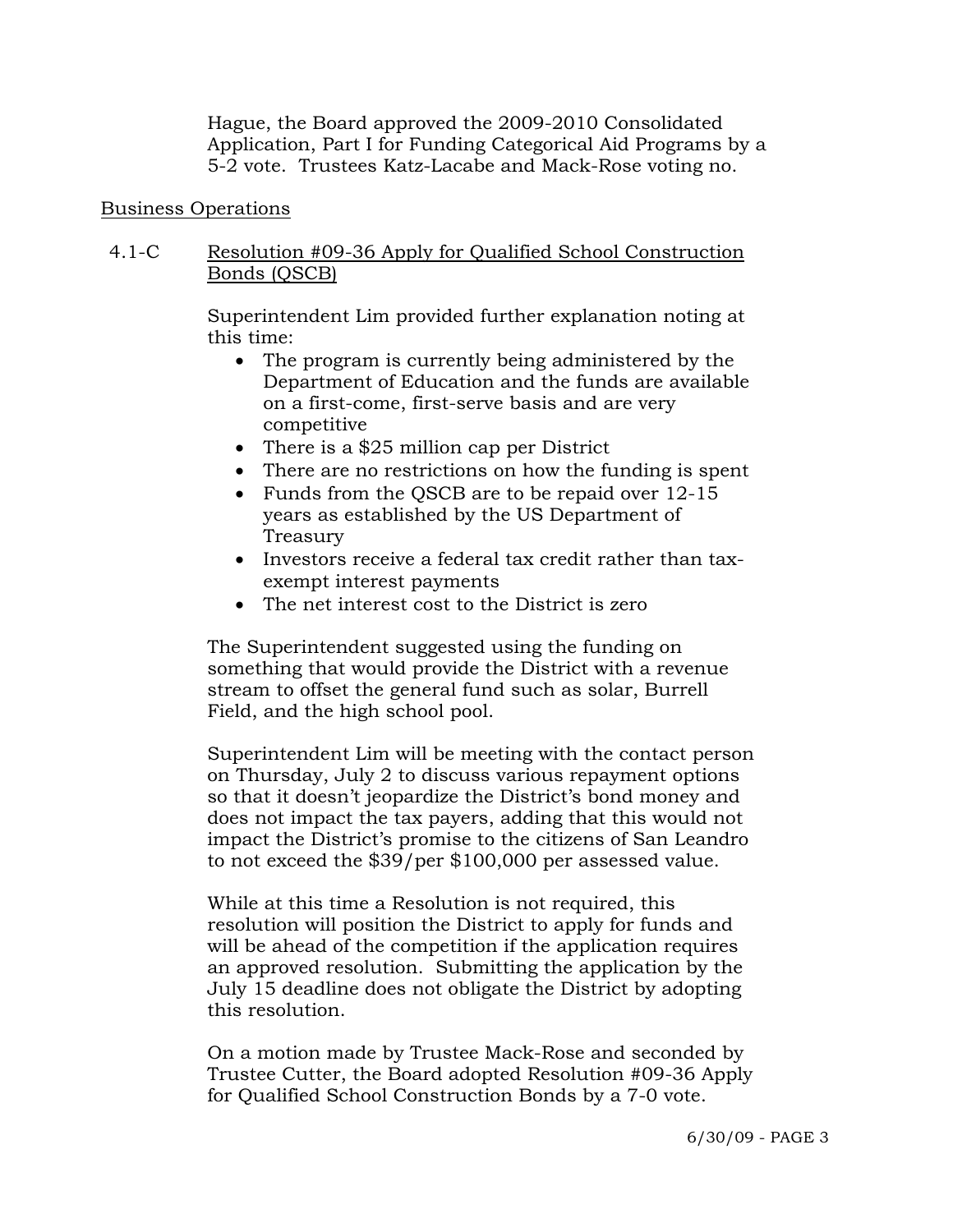### Business Operations

4.1-A A Ten Year Agreement Beginning August 2009 with the City of San Leandro for Solid Waste, Recyclables and Green Waste Collection Services at School Facilities within the Alameda County Industries (ACI) Service Area

> In response to a question raised by Trustee Mack-Rose, Superintendent Lim explained that the new Food Service Executive Manager would be overseeing the implementation of the Green Waste Program at the school sites, training school cafeteria workers and integrating the school curriculum to training students and teachers.

On a motion made by Trustee Cutter and seconded by Trustee Hague, the Board approved the A Ten Year Agreement Beginning August 2009 with the City of San Leandro for Solid Waste, Recyclables and Green Waste Collection Services at School Facilities within the Alameda County Industries (ACI) Service Area by a 7-0 vote.

4.2-A Contract with Schoolwires, Inc. to Provide San Leandro Unified School District a Tool for Maintaining and Updating the Website

## **PUBLIC COMMENT**

• Danny Hillman, Assistant Principal at San Leandro High addressed the Board in support of this new service which the high school has been using to revamp their website for about two months. With the elimination of the individual who maintained the District website, Mr. Hillman saw this as a way of decentralizing those who use and update the District website, highlighting features that help streamline costs and communication such as providing survey functionality, online form creation, mass email and email alerts of specific page update, calendaring, internet and user role security.

Staff explained that the initial setup fee for the District would be \$180 and then when all the sites are added it works out to be approximately \$70/\$75 per site, per year, which includes all support, web hosting and licensing fees. In addition, after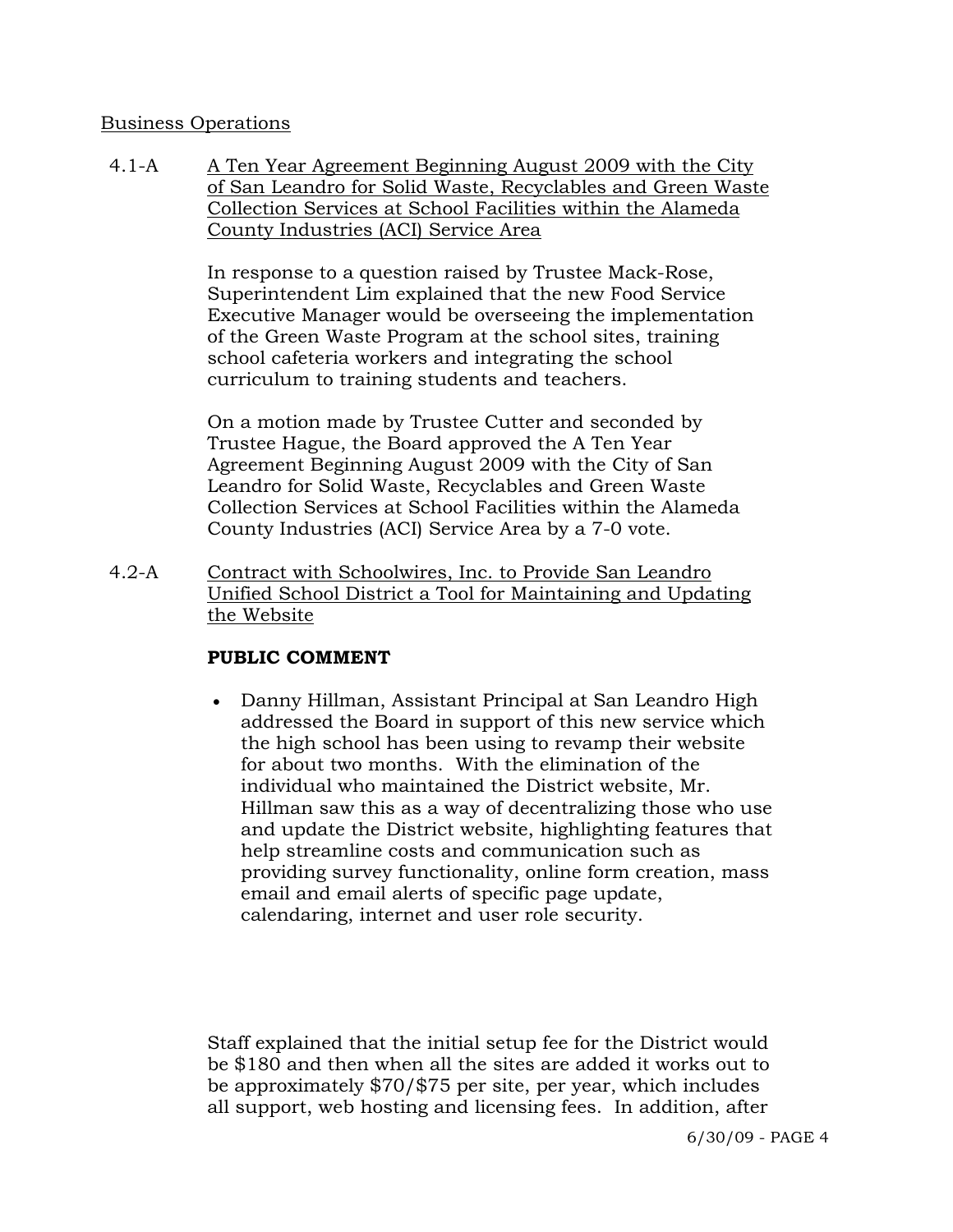the first year, the District can apply for E-rate to discount the hosting portion which would reduce the annual cost to \$1,151 for every year thereafter.

On a motion made by Trustee Hague and seconded by Trustee Sullivan, the Board approved the Contract with Schoolwires, Inc. to Provide San Leandro Unified School District a Tool for Maintaining and Updating the Website by a 7-0 vote.

4.3-A Contract for Ulysses as the Grant Writer for the Enhancing Education Through Technology Competitive Grant (EETT-C) for Five Eligible Schools

> On a motion made by Trustee Mack-Rose and seconded by Trustee Almonte, the Board approved the contract for Ulysses as the Grant Writer for the Enhancing Education Through Technology Competitive Grant (EETT-C) for Five Eligible Schools by a 7-0 vote.

## **PUBLIC TESTIMONY**

- Carol Delton, Budget Advisory Committee and San Leandro Teachers' Association member, appreciated the Board's effort by including a letter of support in staff's pay check/direct deposit envelope this month. She addressed the Board regarding three outstanding budget questions regarding:
	- 1. Cost and the payment stream for improvements at the District Office
	- 2. Open positions
	- 3. Cash flow reports

## **BOARD MEMBER COMMENTS**

- Trustee Mack-Rose reiterated the importance of sending documents in a single PDF format rather than individual documents when emailing attachments to the Board, making it easier to open them.
- Trustee Cutter shared her invitation to union members to attend Finance Committee meetings, in an effort to help clarify any questions and/or concerns that may arise.
- Trustee Prola shared a sample of a plaque that could be placed on the bench honoring District employee Billy Campbell. It was the consensus of the Board to forward to the Superintendent, with the Board suggesting that bargaining units are asked for input.